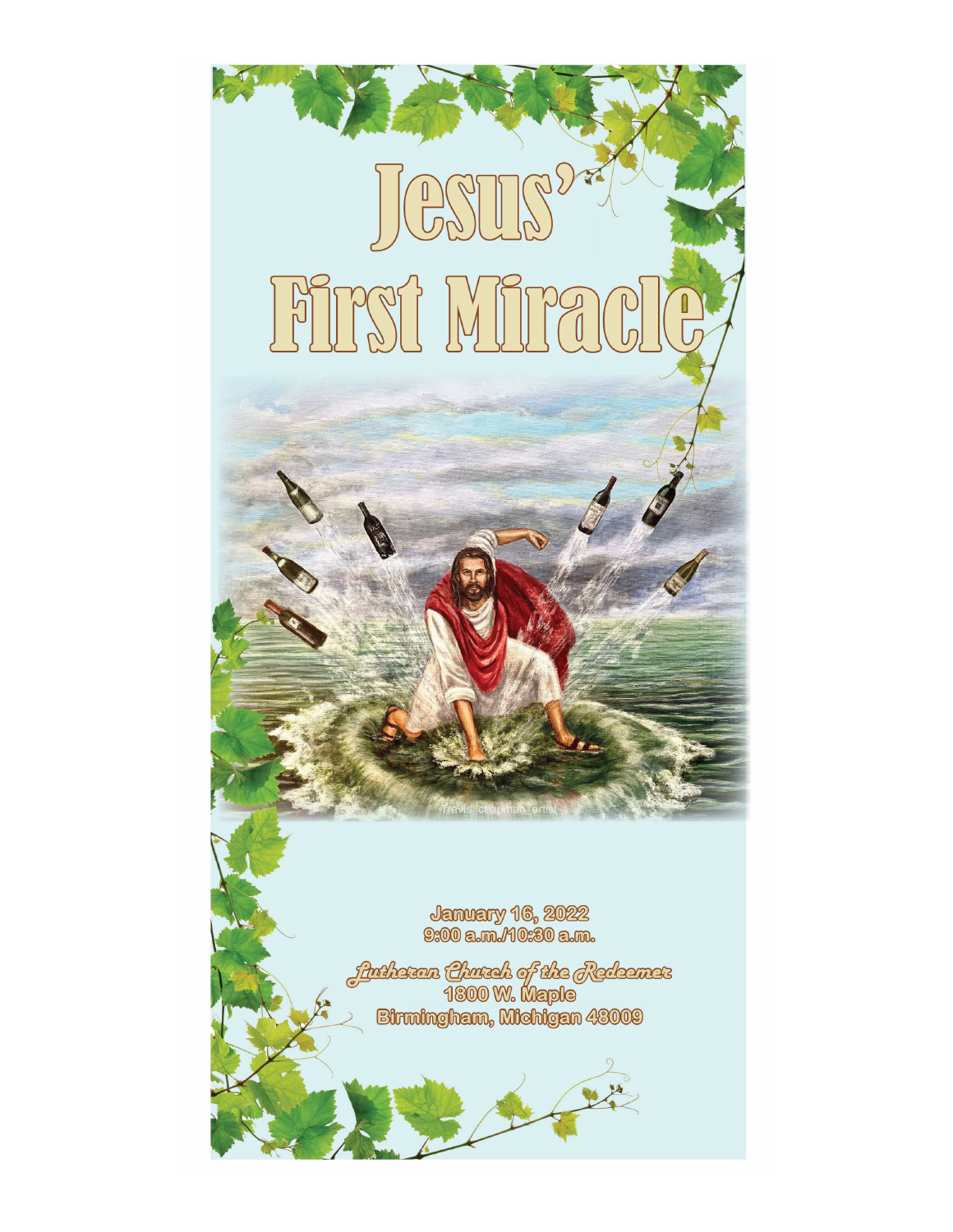# **ORDER OF WORSHIP January 16, 2022 – 9:00 a.m./10:30 a.m. Second Sunday after the Epiphany Theme: Jesus' First Miracle**

### **As We Gather**

- a. **Greek: Oinos**
- English: Wine (360M, 5.4%)  $\mathbf{m}$
- Spanish: Vino (405M, 6.1%) m.
- **French: Vin (74M, 1.1%)**
- Italian: Vino (59M, 0.9%)  $\blacksquare$
- German: Wein (89M, 1.4%)  $\blacksquare$
- Mandarin (traditional Chinese): 葡萄酒 pronounced Pútáojiǔ (955M, 14.4%) ш.
- Japanese:  $\overline{77}$   $\rightarrow$  pronounced Wain (125M, 1.9%)  $\mathbf{m}$  .
- Russian: вино pronounced vino (155М, 203%)  $\blacksquare$
- Portuguese: Vinho pronounced vinio (215M, 3.3%)
- Hindi (main language of India):  $\overline{d}$   $\overline{g}$  pronounced V $\overline{a}$ 'ina (310M, 4.7%)  $\mathbf{u}$

## **Prayer Before Worship**

Blessed are you, Lord our God, Ruler of the Universe, who creates the fruit of the vine. Amen.

| <b>Prelude</b>               | Rick Helderop, organist<br>Simple Song - Bernstein<br><b>Michele Fredericks</b> |                                                                                      |
|------------------------------|---------------------------------------------------------------------------------|--------------------------------------------------------------------------------------|
| Call to Worship $-9:00$ a.m. |                                                                                 |                                                                                      |
| <b>Opening Hymn</b>          |                                                                                 | Crown Him With Many Crowns – arr. Galbraith<br>Redeemer Praise with the Congregation |

### Verse 1

Crown Him with many crowns, the Lamb upon the throne: Hark how the heavenly anthem drowns all music but its own! Awake my soul and sing of Him who died for thee, And hail Him as thy matchless King through all eternity.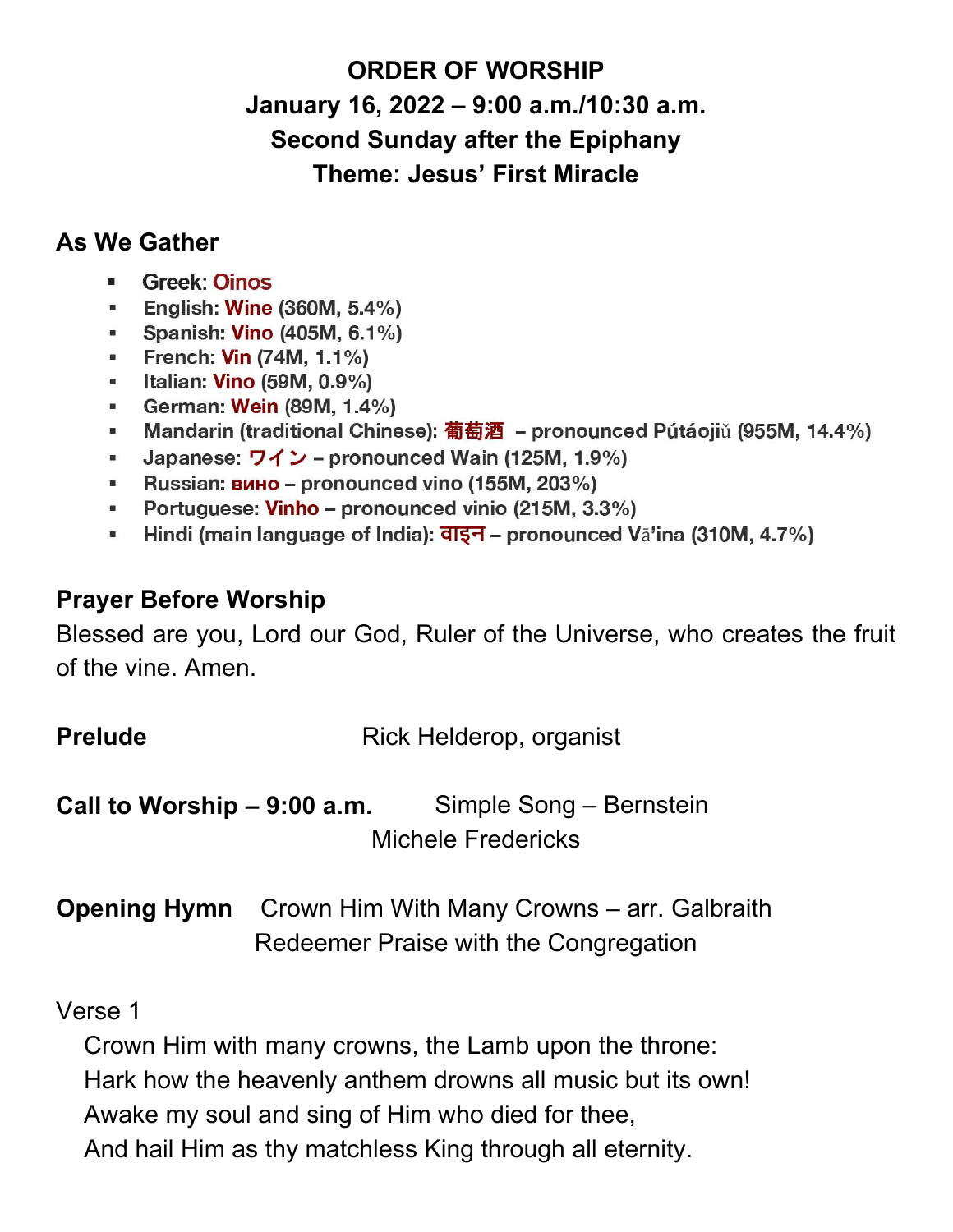Verse 2

Crown Him the Lord of life: Who triumphed o'er the grave, Who rose victorious to the strife for those He came to save. His glories now we sing, Who died and rose on high, Who died eternal life to bring and lives that death may die.

Bridge: (Redeemer Praise Only)

Crown Him! Crown Him!

Crown Him the Lord over all! (Repeat)

Verse 3

Crown Him the Lord of heav'n: one with the Father known, One with the Spirit through Him giv'n from yonder glorious throne. To Thee be endless praise, for Thou for us hast died; Be Thou, O Lord through endless days adored and magnified.

Coda: (Redeemer Praise Only) Crown Him! Crown Him!

Crown Him the Lord over all! (Repeat)

# **Order of Service for Holy Communion**

P: In the name of the Father and of the + Son and of the Holy Spirit.

# **C: Amen.**

P: Beloved in the Lord! Let us draw near with a true heart and confess our sins unto God, our Father, beseeching Him in the name of our Lord Jesus Christ to grant us forgiveness. Our help is in the name of the Lord.

# **C: Who made heaven and earth.**

- P: I said, I will confess my transgressions unto the Lord.
- **C: And Thou forgavest the iniquity of my sin.**
- **P&C: O almighty God, merciful Father, I, a poor, miserable sinner, confess unto Thee all my sins and iniquities with which I have ever offended Thee and justly deserved Thy temporal and eternal punishment. But I am heartily sorry for them and sincerely repent of them, and I pray Thee of Thy boundless mercy and for the sake of the**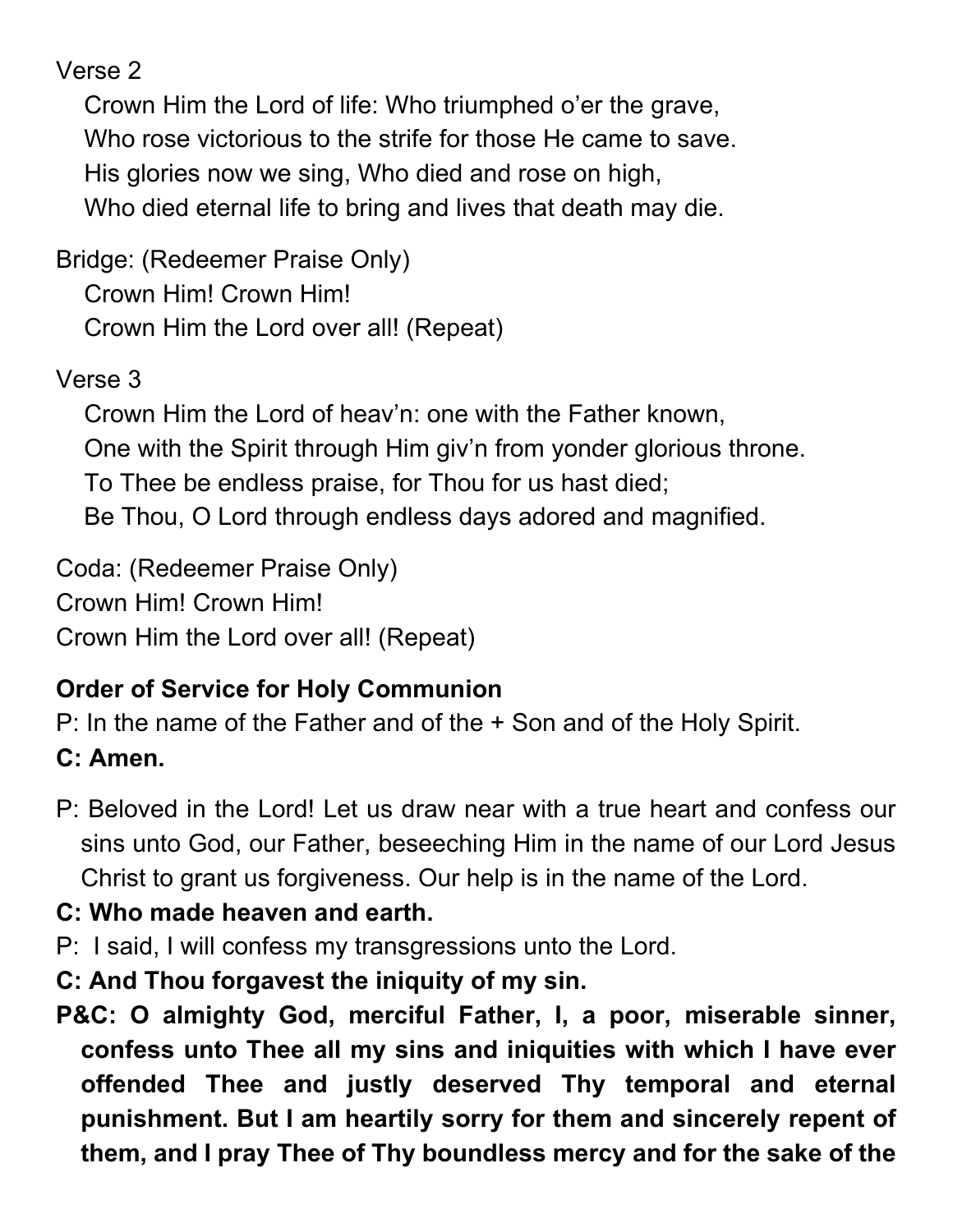# **holy, innocent, bitter sufferings and death of Thy beloved Son, Jesus Christ, to be gracious and merciful to me, a poor, sinful being.**

P: Upon this your confession, I, as a called and ordained servant of the Word, announce the grace of God to all of you, and in the stead and by the command of my Lord Jesus Christ I forgive you all your sins in the name of the Father and of the + Son and of the Holy Spirit. Amen.

## **Children's Message - 10:30 a.m.**

# **Old Testament Reading Isaiah 62:1-5**

(Zion's New Name)

For Zion's sake I will not keep silent, for Jerusalem's sake I will not remain quiet, till her vindication shines out like the dawn, her salvation like a blazing torch. The nations will see your vindication, and all kings your glory; you will be called by a new name that the mouth of the Lord will bestow. You will be a crown of splendor in the Lord's hand, a royal diadem in the hand of your God. No longer will they call you Deserted, or name your land Desolate. But you will be called Hephzibah, and your land Beulah; for the Lord will take delight in you, and your land will be married. As a young man marries a young woman, so will your Builder marry you; as a bridegroom rejoices over his bride, so will your God rejoice over you.

**Epistle Reading** 1 Corinthians 12:1-11 (Concerning Spiritual Gifts)

Now about the gifts of the Spirit, brothers and sisters, I do not want you to be uninformed. You know that when you were pagans, somehow or other you were influenced and led astray to mute idols. Therefore I want you to know that no one who is speaking by the Spirit of God says, "Jesus be cursed," and no one can say, "Jesus is Lord," except by the Holy Spirit. There are different kinds of gifts, but the same Spirit distributes them. There are different kinds of service, but the same Lord. There are different kinds of working, but in all of them and in everyone it is the same God at work. Now to each one the manifestation of the Spirit is given for the common good. To one there is given through the Spirit a message of wisdom, to another a message of knowledge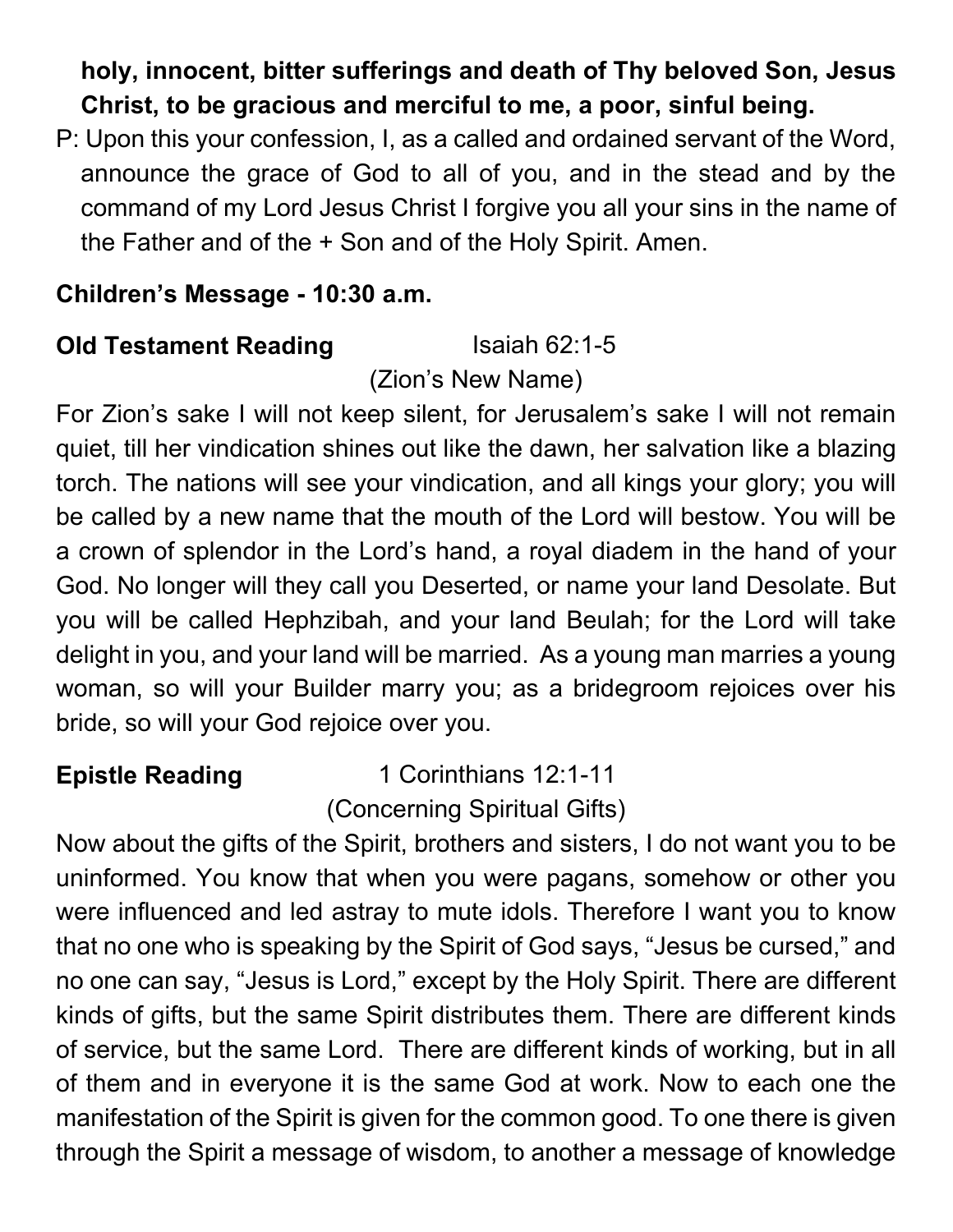by means of the same Spirit, to another faith by the same Spirit, to another gifts of healing by that one Spirit, to another miraculous powers, to another prophecy, to another distinguishing between spirits, to another speaking in different kinds of tongues, and to still another the interpretation of tongues. All these are the work of one and the same Spirit, and he distributes them to each one, just as he determines.

**Response:** Hallelujah, hallelujah, hallelujah!

### **Gospel Announcement**

**Response:** Glory be to Thee, O Lord!

### **Gospel Reading Cospel Reading** John 2:1-11

### (Jesus turns water into wine)

On the third day a wedding took place at Cana in Galilee. Jesus' mother was there, and Jesus and his disciples had also been invited to the wedding. When the wine was gone, Jesus' mother said to him, "They have no more wine." "Woman, why do you involve me?" Jesus replied. "My hour has not yet come." His mother said to the servants, "Do whatever he tells you." Nearby stood six stone water jars, the kind used by the Jews for ceremonial washing, each holding from twenty to thirty gallons. Jesus said to the servants, "Fill the jars with water"; so they filled them to the brim. Then he told them, "Now draw some out and take it to the master of the banquet." They did so, and the master of the banquet tasted the water that had been turned into wine. He did not realize where it had come from, though the servants who had drawn the water knew. Then he called the bridegroom aside and said, "Everyone brings out the choice wine first and then the cheaper wine after the guests have had too much to drink; but you have saved the best till now." What Jesus did here in Cana of Galilee was the first of the signs through which he revealed his glory; and his disciples believed in him.

**Response:** Praise be to Thee, O Christ.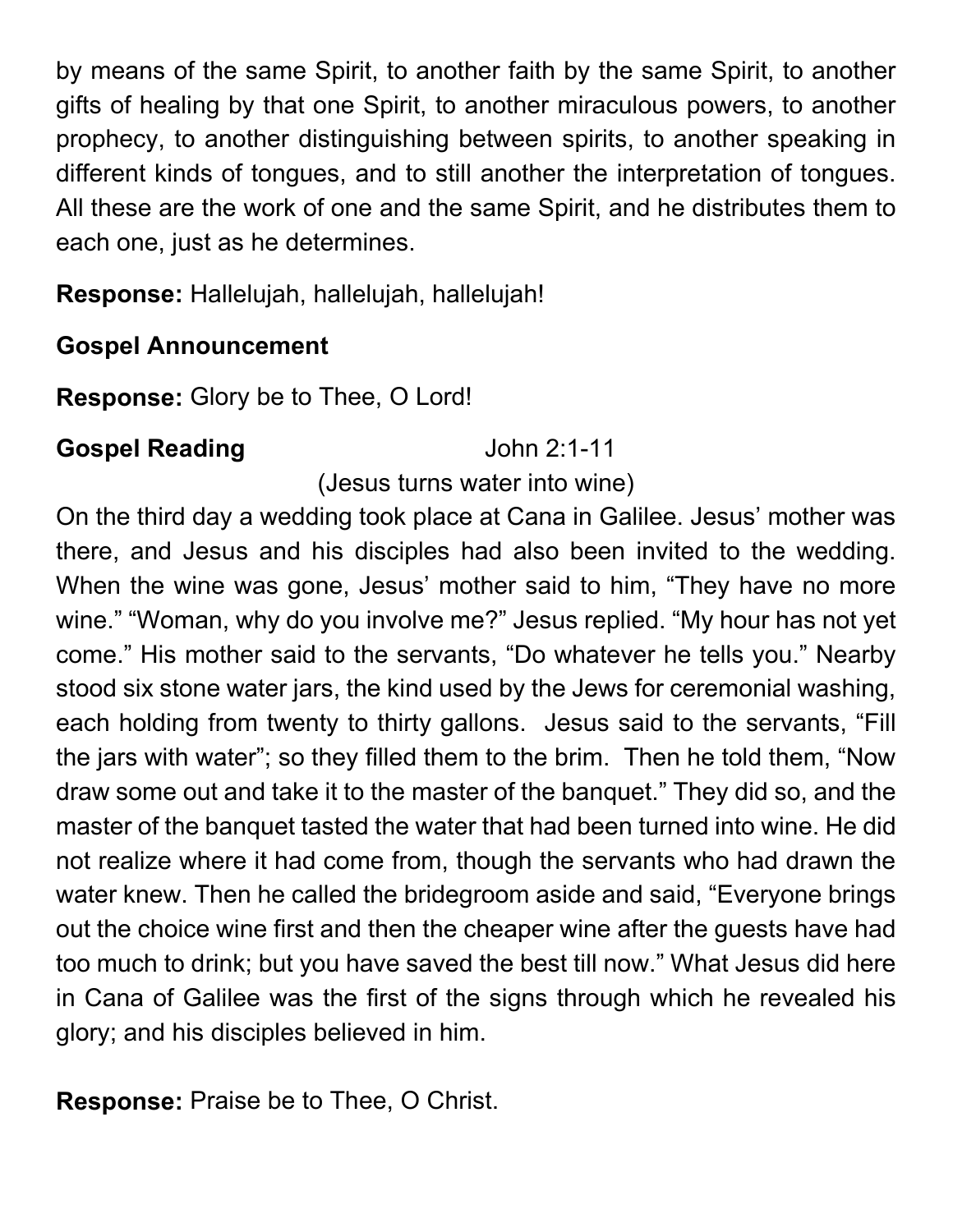## **Confession of Faith The Nicene Creed**

I believe in one God, the Father Almighty, maker of heaven and earth and of all things visible and invisible. And in one Lord Jesus Christ, the only-begotten Son of God, begotten of his Father before all worlds, God of God, Light of Light, Very God of Very God, begotten, not made, being of one substance with the Father, by whom all things were made; who for us men and for our salvation came down from heaven and was incarnate by the Holy Ghost of the Virgin Mary and was made man; and was crucified also for us under Pontius Pilate. He suffered and was buried; and the third day he rose again according to the Scriptures; and ascended into heaven, and sitteth on the right hand of the Father; and he shall come again with glory to judge both the quick and the dead; whose kingdom shall have no end. And I believe in the Holy Ghost, the Lord and Giver of Life, who proceedeth from the Father and the Son, who with the Father and the Son together is worshiped and glorified, who spake by the prophets. And I believe in one holy Christian and Apostolic Church. I acknowledge one baptism for the remission of sins, and I look for the resurrection of the dead, and the life of the world to come. Amen.

# **Sermon Hymn 36** Now Thank We All Our God

- 1. Now thank we all our God with heart and hands and voices, Who wondrous things hath done, in whom His world rejoices; Who from our mother's arms hath blessed us on our way With countless gifts of love and still is ours today.
- 2. Oh, may this bounteous God through all our life be near us, With ever joyful hearts and blessed peace to cheer us And keep us in His grace and guide us when perplexed And free us from all ills in this world and the next!
- 3. All praise and thanks to God the Father now be given, The Son, and Him who reigns with them in highest heaven: The one eternal God, whom earth and heav'n adore! For thus it was, is now, and shall be evermore.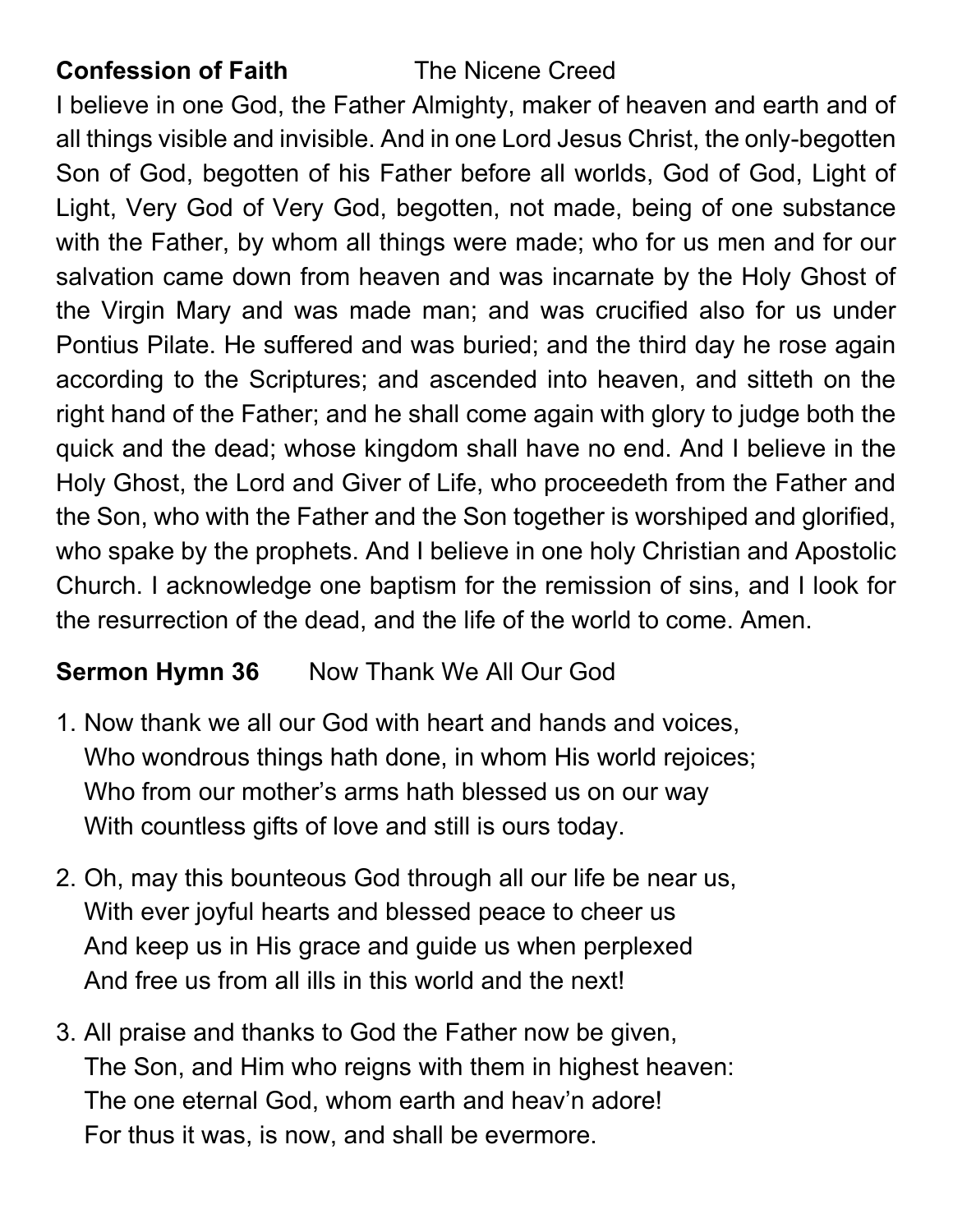**Sermon Text:** John 2:1-11 "My Favorite Miracle" Rev. Randall J. Schlak

## **Prayer of the Church**

## **Communion Liturgy**

## **The Lord's Prayer**

- P: Our Father who art in heaven, Hallowed be Thy name; Thy kingdom come; Thy will be done on earth as it is in heaven; Give us this day our daily bread; And forgive us our trespasses, as we forgive those who trespass against us; And lead us not into temptation but deliver us from evil;
- **C: For Thine is the kingdom and the power and the glory forever and ever. Amen.**

**The Words of Institution** (spoken by the Pastor)

## **The Pax Domini**

P: The peace of the Lord be with you always! **C:Amen.**

## **The Agnus Dei**

O Christ Thou Lamb of God, that takest away the sin of the world, have mercy upon us. O Christ Thou Lamb of God, that takest away the sin of the world, have mercy upon us. O Christ Thou Lamb of God, that takest away the sin of the world, grant us Thy peace. Amen.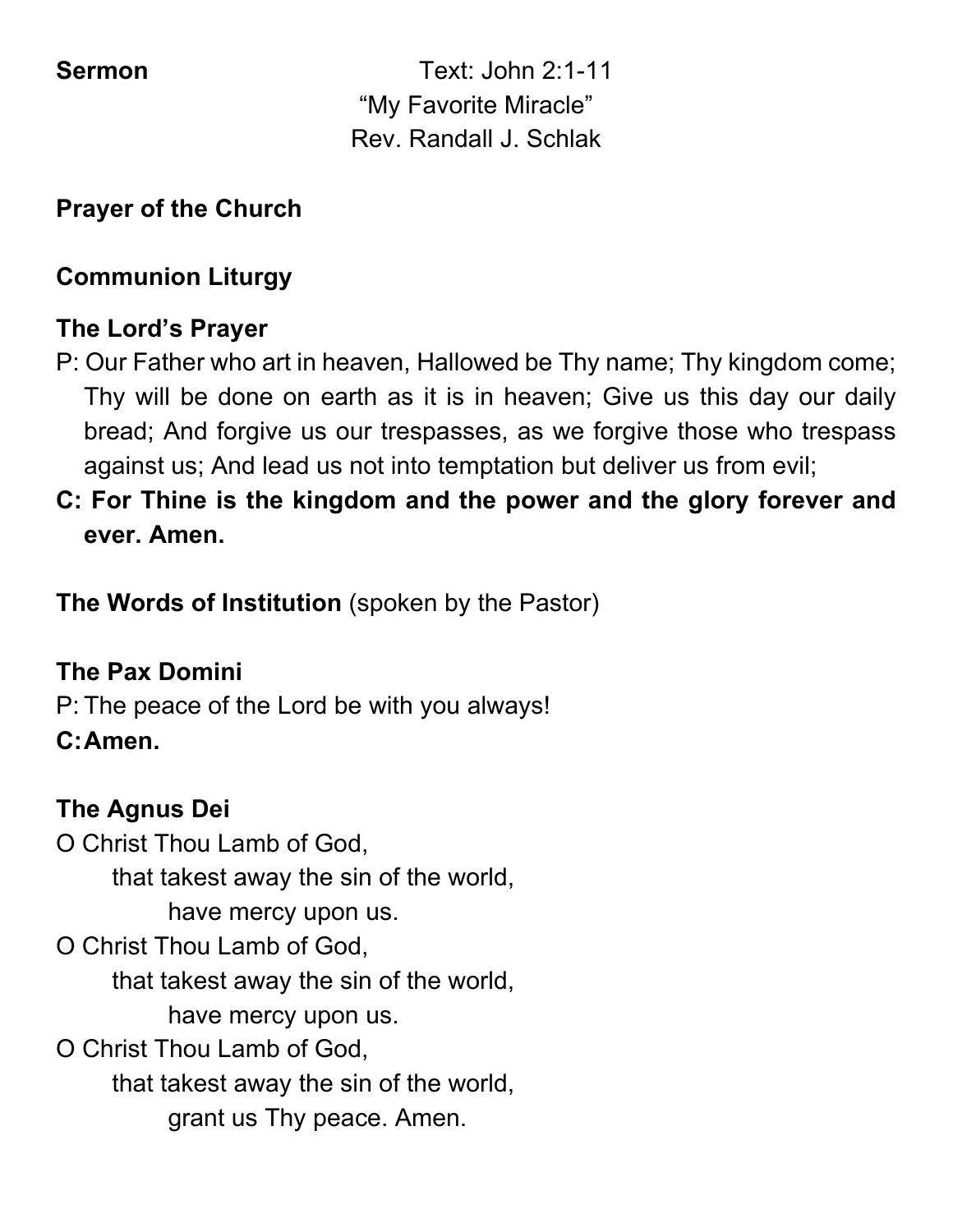## **The Distribution of Holy Communion**

Wafers will be distributed by the Pastor/Vicar using a dispenser. The wine is in the individual cup trays in the glass cups allowing for each member to grab their own wine cup. If you wish only to receive a blessing at the table, kindly come forward with your hands crossed at your chest or resting at your side.

| <b>Communion Anthem</b> | There Was Jesus – Williams/Parton |
|-------------------------|-----------------------------------|
|                         | <b>Redeemer Praise</b>            |

**Benediction and Response:** Amen! Amen! Amen!

**Closing Hymn 657** Beautiful Savior (favorite hymn of Nancy Tar, Carol Frost, Mary Lou Mabee, Carol Romeo, Jeanne Bolcer, Julie Glazier, Andrew Tafel, Melissa Hopko, Betsy Ukrop, Ron Beyer, Susan Laramie, Donna Hollis, Joyce Rolf, Greg Merryman, David Pflieger, Janet Harthen, Judy Mammel, Paul Nehls, Quentin Burchill II, Linda Clark, Elaine Schultz, Patricia Nehls, Carolyn Becker, Susan Dickey, Ron Ging, Paul Chesna, Andrea Swoyer, Jim Rose)

- 1. Beautiful Savior, King of Creation, Son of God and Son of Man! Truly I'd love Thee, truly I'd serve Thee, light of my soul, my joy, my crown.
- 2. Fair are the meadows, fair are the woodlands, robed in flow'rs of blooming spring; Jesus is fairer, Jesus is purer; He makes our sorr'wing spirit sing.
- 3. Beautiful Savior, Lord of the nations, Son of God and Son of Man! Glory and honor, praise, adoration, now and forevermore be Thine!